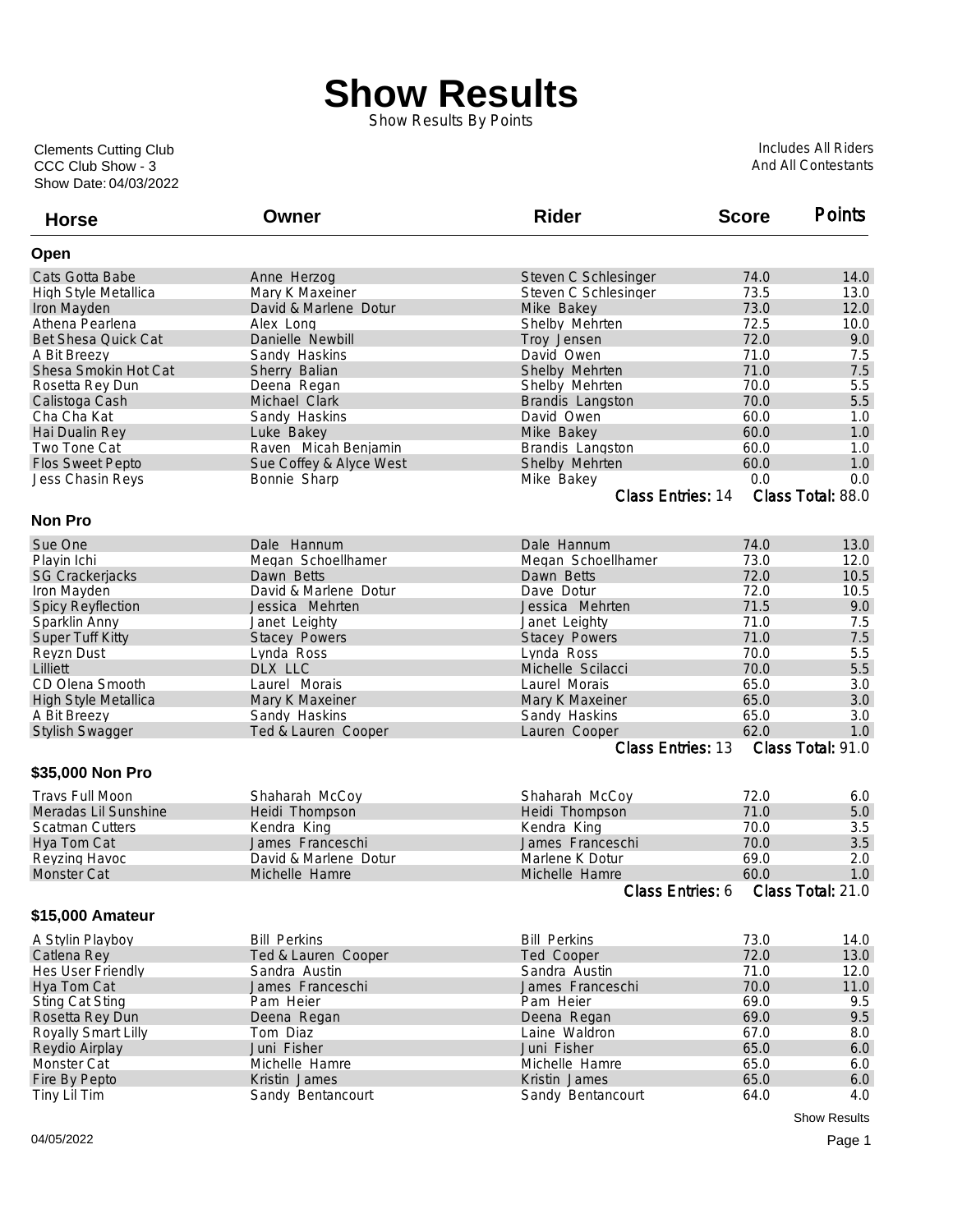| <b>Horse</b>             | Owner                   | <b>Rider</b>             | <b>Score</b>       | <b>Points</b>      |  |
|--------------------------|-------------------------|--------------------------|--------------------|--------------------|--|
| \$15,000 Amateur         |                         |                          |                    |                    |  |
| CD Harley                | Katherine Burns         | Katherine Burns          | 60.0               | 1.0                |  |
| <b>Light Force</b>       | Breanne Shaffer         | Breanne Shaffer          | 60.0               | 1.0                |  |
| Cats Courageous          | Tanya Reisinger         | Tanya Reisinger          | 60.0               | 1.0                |  |
|                          |                         | Class Entries: 14        |                    | Class Total: 102.0 |  |
| \$50,000 Amateur         |                         |                          |                    |                    |  |
| Hotswanna                | John & Rene Primasing   | Rene Primasing           | 75.0               | 22.0               |  |
| <b>SG Crackerjacks</b>   | Dawn Betts              | Dawn Betts               | 73.0               | 21.0               |  |
| Reyzn Dust               | Lynda Ross              | Lynda Ross               | 72.5               | 19.5               |  |
| <b>Light Force</b>       | Breanne Shaffer         | Breanne Shaffer          | 72.5               | 19.5               |  |
| <b>Flos Sweet Pepto</b>  | Sue Coffey & Alyce West | Alyce Coffey West        | 72.0               | 17.5               |  |
| Cats Gotta Babe          | Anne Herzog             | Anne Herzog              | 72.0               | 17.5               |  |
| Bea Cats Cat             | John R Primasing        | John R Primasing         | 71.5               | 16.0               |  |
| Playin Ichi              | Megan Schoellhamer      | Megan Schoellhamer       | 71.0               | 13.5               |  |
| Metallic 007             | Monica Pino             | Monica Pino              | 71.0               | 13.5               |  |
| Athena Pearlena          | Alex Long               | Alex F Long              | 71.0               | 13.5               |  |
| The Boon Swag            | Nick & Jordan Waldron   | Jordan Waldron           | 71.0               | 13.5               |  |
| Lilliett                 | DLX LLC                 | Michelle Scilacci        | 70.0               | 10.5               |  |
| <b>Sting Cat Sting</b>   | Pam Heier               | Pam Heier                | 70.0               | 10.5               |  |
| Dualyawannadancesome     | Sandra Frey-Davis       | Sandra Frey-Davis        | 69.0               | 8.0                |  |
| Reydio Airplay           | Juni Fisher             | Juni Fisher              | 69.0               | 8.0                |  |
| Super Tuff Kitty         | <b>Stacey Powers</b>    | <b>Stacey Powers</b>     | 69.0               | 8.0                |  |
| Fire By Pepto            | Kristin James           | Kristin James            | 67.0               | 5.0                |  |
| Sparklin Anny            | Janet Leighty           | Janet Leighty            | 67.0               | 5.0                |  |
| Olenas CD Smooth         | Laurel Morais           | Laurel Morais            | 67.0               | 5.0                |  |
| Shesa Smokin Hot Cat     | Sherry Balian           | Sherry Balian            | 65.0               | 3.0                |  |
| Stylish Swagger          | Ted & Lauren Cooper     | Lauren Cooper            | 60.0               | 1.0                |  |
| <b>Hes User Friendly</b> | Sandra Austin           | Sandra Austin            | 60.0               | 1.0                |  |
|                          |                         | <b>Class Entries: 22</b> |                    | Class Total: 252.0 |  |
| \$5,000 Novice Horse     |                         |                          |                    |                    |  |
| Rowin                    | Torie Monroe            | Scott Martin             | 76.0               | 16.0               |  |
| Pistolscashingchecks     | Karen Cox               | Steven C Schlesinger     | 74.0               | 15.0               |  |
| Sugs Rey Lady            | Astrid Wollenburg       | Steven C Schlesinger     | 73.0               | 14.0               |  |
| Hi Stylin Safari         | Don Hodge               | Mike Bakey               | 72.0               | 13.0               |  |
| Allie Olena              | Alex Kitzes             | Eric Thomas              | 71.0               | 11.5               |  |
| Hy Stylin Vintage        | Mary Robertson          | Shelby Mehrten           | 71.0               | 11.5               |  |
| True Kit                 | Tiffany LaMendola       | Steven C Schlesinger     | 70.0               | 9.5                |  |
| Dolla                    | Tiffany LaMendola       | Steven C Schlesinger     | 70.0               | 9.5                |  |
| Sassy Lil Redhead        | Berta Richardson        | Shelby Mehrten           | 69.0               | 8.0                |  |
| Echos Blue Boon          | Pam Cozad               | Scott Martin             | 60.0               | 1.0                |  |
| <b>SG Shoeless Joe</b>   | Monica Kaulfers         | Eric Thomas              | 60.0               | 1.0                |  |
| South of Georgia         | Hilda Basil             | Troy Jensen              | 60.0               | 1.0                |  |
| Dirty Daquiri            | Victoria Melshaw        | David Owen               | 60.0               | 1.0                |  |
| <b>Chicks Dual Rey</b>   | Jenna Baggs             | Wes Johnson              | 0.0                | 0.0                |  |
| Absolutelystunningcat    | Paula Contreras         | David Owen               | 0.0                | 0.0                |  |
| Smooth Times Two LB      | Kelly Roemer            | Scott Martin             | 0.0                | 0.0                |  |
|                          |                         | Class Entries: 16        | Class Total: 112.0 |                    |  |
| \$25,000 Novice Horse    |                         |                          |                    |                    |  |
| Moondog                  | Pamela Plenys           | Brandis Langston         | 74.0               | 12.0               |  |
| Mugzy                    | Elizabeth Goodrich      | Mike Bakey               | 73.0               | 11.0               |  |
| Jacksons Lil Jewel       | Anne Herzog             | Steven C Schlesinger     | 72.5               | 10.0               |  |
| Cattn Around             | Gordon Rausser          | Eric Thomas              | 72.0               | 8.5                |  |
| Lil Rebel Rey            | Susan Perry-Henderson   | Steven C Schlesinger     | 72.0               | 8.5                |  |
| CR Playgirls Royalty     | Carolyn W Reynolds      | Shelby Mehrten           | 71.0               | 6.5                |  |
| Miss Gypsy Jackson       | Francesca Vogel         | Mike Bakey               | 71.0               | 6.5                |  |
| Chromium                 | Sue Coffey              | Shelby Mehrten           | 70.0               | 5.0                |  |
|                          |                         |                          |                    |                    |  |